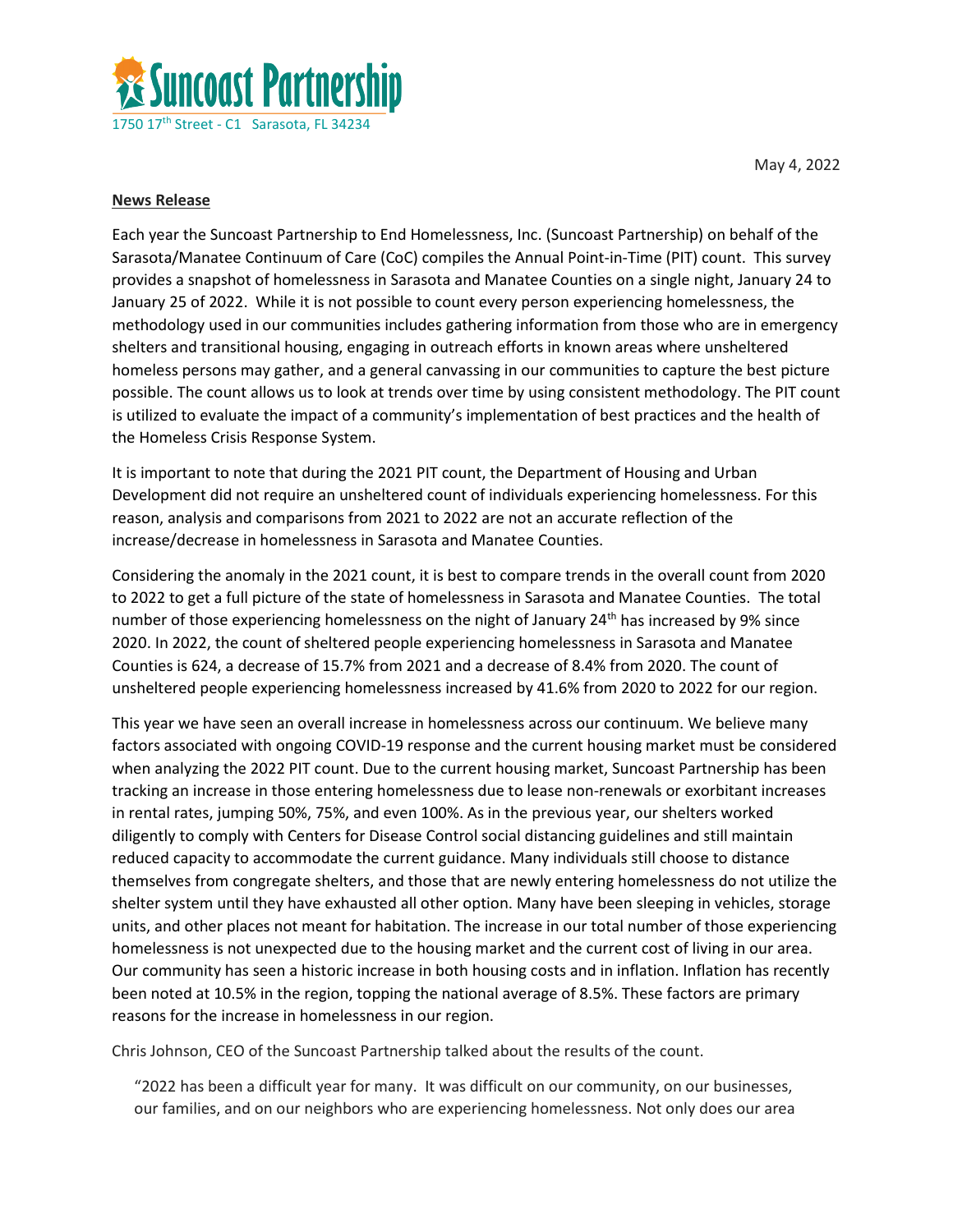

1750 17th Street - C1 Sarasota, FL 34234

continue to be one in which affordable and attainable housing is difficult to secure, but recent housing costs have exponentially increased across the area. Sarasota and Manatee Counties have been ranked by the Apartment List as having the fastest-increasing rents in the nation, year-overyear - 48.4% for Sarasota County and 47.7% for Manatee County. We are seeing local rents increasing by 50-100% for some of our most vulnerable citizens. These drastic increases are not only impacting those who are low-income or extremely-low-income, but it has impacted our workforce: nurses, police officers, fire fighters, paramedics, teachers, hospitality workers, and others. Due to the wide-spread impact of housing costs coupled with inflation rates at a 40-year high, many in our community across all socioeconomic levels are now facing homelessness for the first time in their lives.

Even though this year has seen its difficulties, for the Sarasota/Manatee Continuum of Care, the current efforts have showed the resolve of our community and the intense dedication of our front-line service providers who have continued to operate throughout this unprecedented time. Our dedicated agencies continue to house those most vulnerable, even when facing overwhelming odds. Our philanthropic community and foundations have continued to offer funding as protective supports and rise to the challenge of meeting new and upcoming needs as they develop. Due to the commitment of our service providers and the generosity of our philanthropic agencies, people across our region are still able to access housing and end their homelessness.

The results of our 2022 PIT count were not unexpected. This perfect storm of inflation and housing costs has created an environment ripe for increasing homelessness within the Suncoast. It is a testament to our community, our service agencies, our philanthropic organizations, and our continuum that our increases in homelessness have not been more drastic. Continuing to see the way our community can pull together, offer what is needed, and support those who are most vulnerable among us, gives me hope for our future. We still face a draught of attainable housing, and this deficit continues to be the greatest driving factor of homelessness in our region. We have experienced an unprecedented influx of both federal and philanthropic funding that has allowed us to continue to house our highest acuity citizens, and we could house hundreds more if we had additional available and attainable housing within the region. The efficacy of our Coordinated Entry System and the commitment of our community partners in serving those of highest vulnerability has proven firm through this past year, and our community continues to operate a high-fidelity model, ensuring equity and access to anyone in need. This dedication and commitment, coupled with Housing First best practices, Permanent Supportive Housing and Rapid Rehousing interventions championed by our local service providers, along with the commitment from our counties, cities, and philanthropic partners continues to offer hope with opportunity to our neighbors experiencing homelessness in our community."

During 2021, the Oneby1 Coordinated Entry System, in partnership with and through the commitment of the CoC partners, assisted 248 long term and high need people experiencing homelessness find permanent housing.